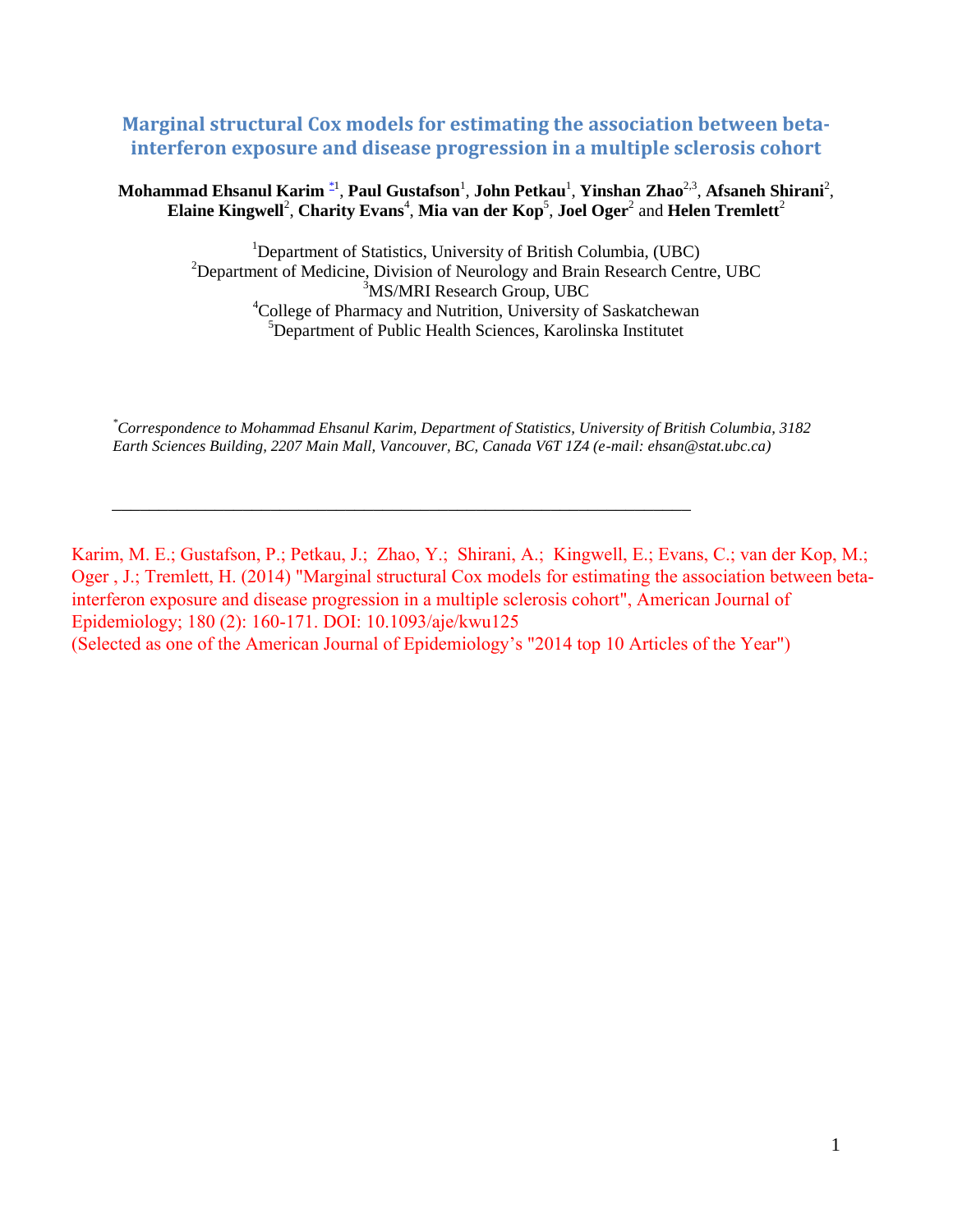#### **WEB-APPENDIX**

## **Web-Appendix 1: Rationale behind hypothesizing that cumulative relapses are lying on the causal path of** *β***-IFN and disability progression**

The exact mechanism of action of the *β*-IFN drugs in MS has never been fully established and is one reason why estimating the effect of these drugs in MS is not straightforward. In the absence of randomization, establishing a causal link between drug exposure and outcome requires subject-specific knowledge and careful implementation of that knowledge in the analysis. Suggesting a plausible causal path is the first step.

Relapsing-remitting patients experience relapses followed by periods of remission in which partial or complete recovery occurs. Based on the results from randomized, double-blind, placebo-controlled studies, *β*-IFN treatments reduced the severity and frequency of relapses (1–  $\overline{5}$ ) and hence increased the period between relapses ( $\overline{4}$ ). Consequently, a patient has more time to recover from the residual disability left by the past relapse. This extended period of relapse-free time due to *β*-IFN exposure may eventually contribute to a slower progression of disability (2– 4). However, it should be noted that while most natural history studies indicate that long-term there is minimal or no association between relapse rates and disability progression, a specific window of opportunity for relapses to contribute to disease progression may exist  $(6, 7)$ .

Therefore, we hypothesized that within a short time interval the cumulative relapses are acting as an intermediate variable for the treatment and disability progression relationship, i.e., the relapse frequency is influenced by prior *β*-IFN treatment and a greater (lesser) relapse frequency will result in faster (slower) disability progression. Also, we assume that the cumulative relapse count in the previous time period is a confounder that may dictate the treatment choice in subsequent time periods. Furthermore, experiencing an increased number of cumulative relapses after initiating treatment will increase the probability of discontinuing treatment (8). Hence, in this relationship, cumulative relapse is treated both as an intermediate variable and a confounder.

The causal path described above could be considered as rather simplistic. It is possible that cumulative relapse and disability progression have an unmeasured common cause (for example, low serum vitamin D levels). Should this data be available, then we would add that variable to the causal path between cumulative relapse and EDSS. Cumulative relapse would still be a timedependent confounder and would need to be adjusted for accordingly.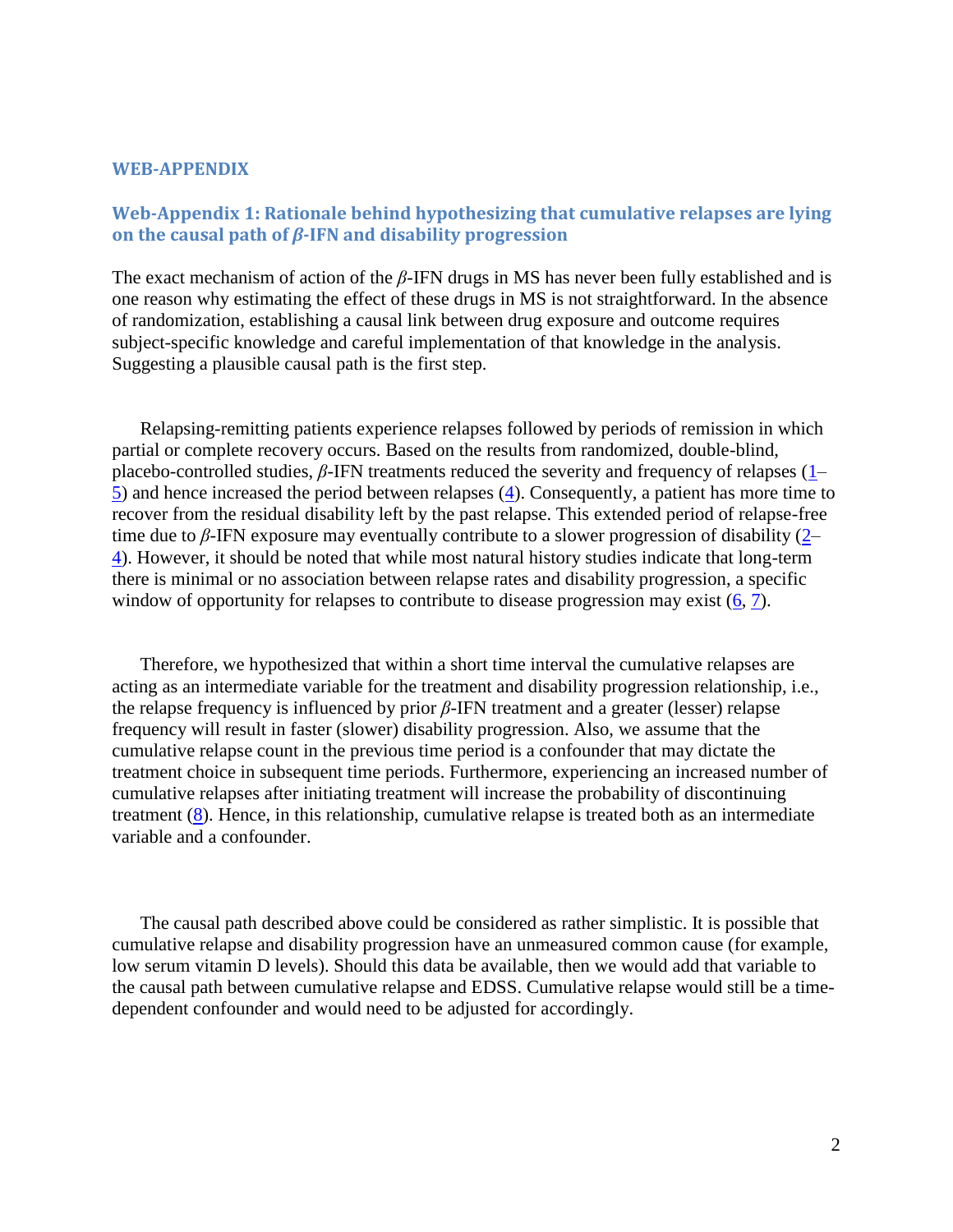### **Web-Appendix 2: Rationale behind using a marginal structural Cox model (MSCM) instead of a Cox model**

For a longitudinal study with *N* patients, let  $i = 1, 2, ..., N$  be the patient index,  $t = 0, 1, ..., T_i$ months be the follow-up time index,  $A_i$  be the binary treatment status at month  $t(1 = \text{treated}, 0 =$ untreated), and  $L<sub>0</sub>$  be the baseline covariates of patient *i*. One possible model would express the hazard function of the time-dependent Cox model as follows:

$$
\lambda_i(t \mid L_{i0}) = \lambda_{0t} \exp\left(\beta_1 A_{it} + \beta_2 L_{i0}\right),\tag{1}
$$

where  $\lambda_{\alpha}$  is the unspecified baseline hazard function,  $\beta_2$  is the vector of log hazard ratios (HRs) for the baseline covariates and  $\beta_1$  is the log HR of the current  $\beta$ -IFN status  $(A_i)$ .

Assuming no tied event times, we estimate  $\beta = (\beta_1, \beta_2)$  by maximizing the partial likelihood  $(9)$ :

$$
PL(\beta) = \prod_{i=1}^N \prod_{t=0}^{T_i} \Big( \frac{Y_{it} \exp(\beta_1 A_{it} + \beta_2 L_{i0})}{\sum_{k=1}^N Y_{kt} \exp(\beta_1 A_{kt} + \beta_2 L_{k0})} \Big)^{dN_{it}},
$$

where  $Y_i$  denotes whether patient *i* belongs to the risk set at time *t*,  $N_i$  is the number of events in the interval  $[0,t]$  and  $dN_i$  denotes the number of new events for patient *i* at month *t* (increment from month *t* - 1, if any). This setting is more general than our case, where  $N_i \le 1$  and  $dN_i = 1$  for at most 1 month.

However, ignoring the time-dependent confounder  $L<sub>u</sub>$  (i.e., an intermediate variable lying in the causal pathway of the treatment and the outcome) may lead to a biased estimate of *β*. Simply including this variable in the Cox model as a covariate as,

$$
\lambda_i(t \mid L_{i0}, L_{i} = \lambda_{0t} \exp(\beta_1 A_{it} + \beta_2 L_{i0} + \beta_3 L_{it}),
$$
\n(2)

may still produce a biased estimate if  $L<sub>i</sub>$  is influenced by past exposure (10).

Inverse probability of treatment and censoring weights (IPTC; say  $w$ ,  $sw$ ,  $w^{\scriptscriptstyle(n)}$ ,  $sw^{\scriptscriptstyle(n)}$ ) are person-time specific measures of the degree to which a time-dependent variable confounds the treatment selection and censoring processes. These are used in the time-dependent Cox model to weight the contribution of each person-time observation so that confounding due to  $L_i$  is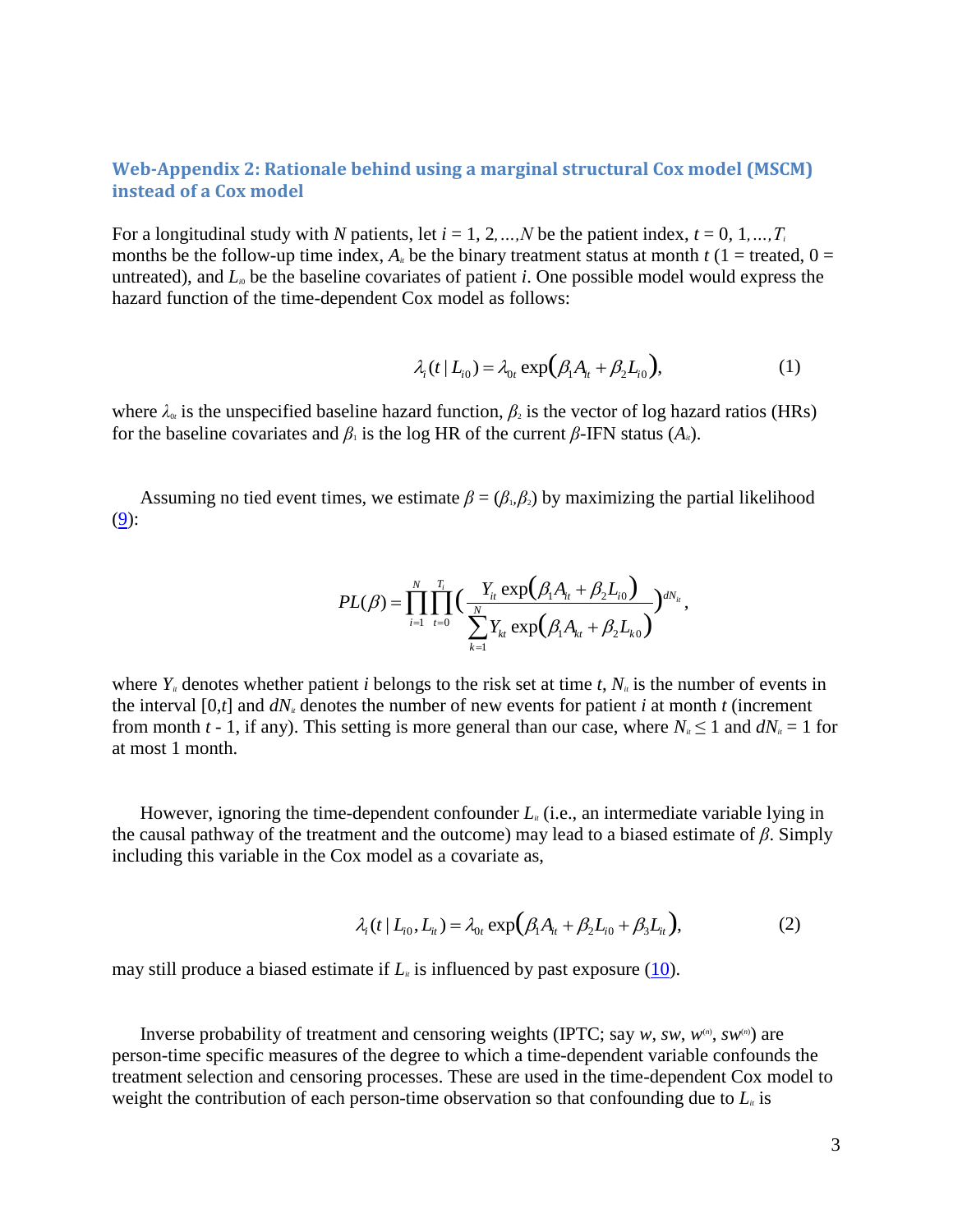removed without changing the target parameter. In this way, MSCM facilitates correction for time-dependent confounding. In the MSCM, these IPTC weights are inserted in the partial likelihood function as follows  $(11-13)$ :

lows 
$$
(11-13)
$$
:  
\n
$$
PL_{w}(\beta) = \prod_{i=1}^{N} \prod_{t=0}^{T_i} \Big( \frac{Y_{it} \exp(\beta_1 A_{it} + \beta_2 L_{i0})}{\sum_{k=1}^{N} Y_{kt} w_{kt} \exp(\beta_1 A_{kt} + \beta_2 L_{k0})} \Big)^{dN_{it} \times w_{it}}.
$$

The gradient with respect to the parameter vector  $\beta$  of the log of the weighted partial likelihood *PL*<sub>*w*</sub>( $\beta$ ) yields the score function  $U$ <sup>*w*</sup>( $\beta$ ). Equating  $U$ <sup>*w*</sup>( $\beta$ ) to zero yields a set of estimating equations that can be solved using an iterative method such as the Newton-Raphson algorithm or a penalized partial likelihood approach.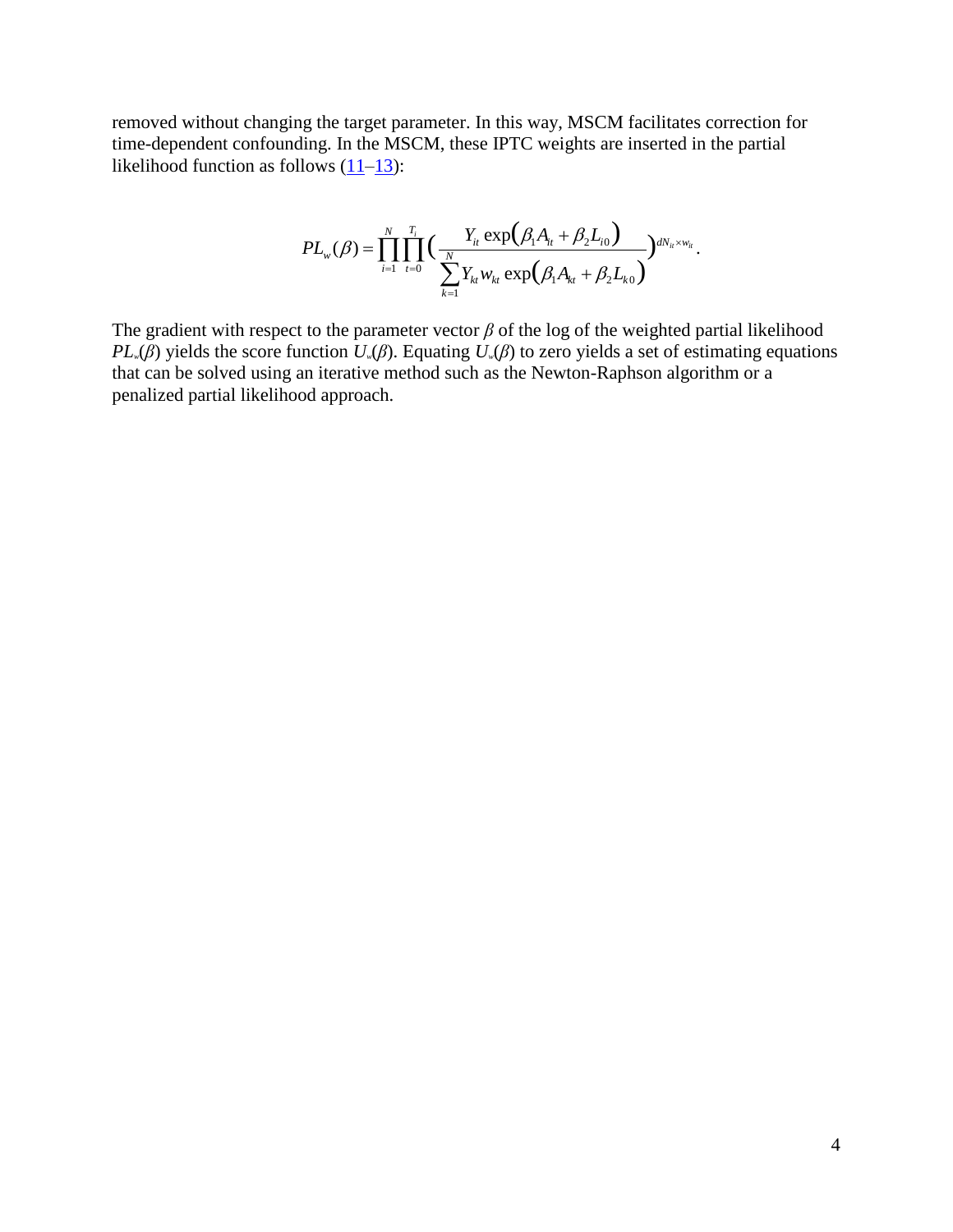#### **Web-Appendix 3: Approximation of the marginal structural Cox model**

Let  $D_t$  be an indicator of reaching EDSS 6 for the first time between the months  $t-1$  and  $t$ . The data for patients who did not reach sustained EDSS 6 and remained uncensored until follow-up month *t* can be modelled using the pooled logistic regression (logistic regression pooled over persons and times):

$$
logit[Pr(D_{i} = 1 | D_{i(t-1)} = 0, A_{i}, L_{i0})] = \gamma_0(t) + \gamma_1 A_{i} + \gamma_2 L_{i0}.
$$
 (3)

Here  $\gamma_0(t)$  is a smooth function of the month index *t*, represented as a restricted cubic spline, which is often used to reduce weight variability. Just as for cubic polynomial regression, use of a restricted cubic spline forces the relationship to be smooth even on the edges (14, chapter 6); see the R code in the Web-Appendix 5. The log OR of the current *β*-IFN status in this pooled logistic regression, *γ*<sub>1</sub>, is generally a good approximation of the corresponding log hazard ratio obtained from the time-dependent Cox model  $(\beta_1)$ , provided that censoring is ignorable (15) and relatively short intervals are chosen so that the probability of outcome occurrence in each time interval is small  $(16, 17)$ . The corresponding likelihood function can be expressed as:

$$
L(\gamma) = \prod_{i=1}^N \prod_{t=0}^{T_i} p_{it}^{D_{it}} (1-p_{it})^{(1-D_{it})},
$$

where  $\gamma = (\gamma_0, \gamma_1, \gamma_2)$  and  $logit(p_i) = \gamma_0(t) + \gamma_1 A_i + \gamma_2 L_i$ .

Hernán et al. (10) suggested use of weighted pooled logistic regression to approximate MSCM (IPTC weighted time-dependent Cox model) estimates of treatment association  $(\beta_1)$  and others have followed this suggestion.  $(18–22)$ . The weighted likelihood function is then written as  $(15)$ :

$$
L_{w}(\gamma) = \prod_{i=1}^{N} \prod_{t=0}^{T_i} (p_{ii}^{D_{ii}} (1-p_{ii})^{(1-D_{ii})})^{w_{ii}}.
$$

This approximate approach was suggested mainly because software available at that time was unable to handle patient-specific time-varying weights in a Cox model. It has been noted that this approximation approach is inadequate when the event is not rare  $(23)$ . Subsequently Xiao et al. (24) suggested the direct use of the Cox model weighted by IPTC weights to overcome this limitation. Through simulation, these authors also showed that direct use of the Cox model weighted by IPTC weights instead of any approximate MSCM approach (10) considerably reduced the variability of the estimated treatment association, even when both methods use the same weights.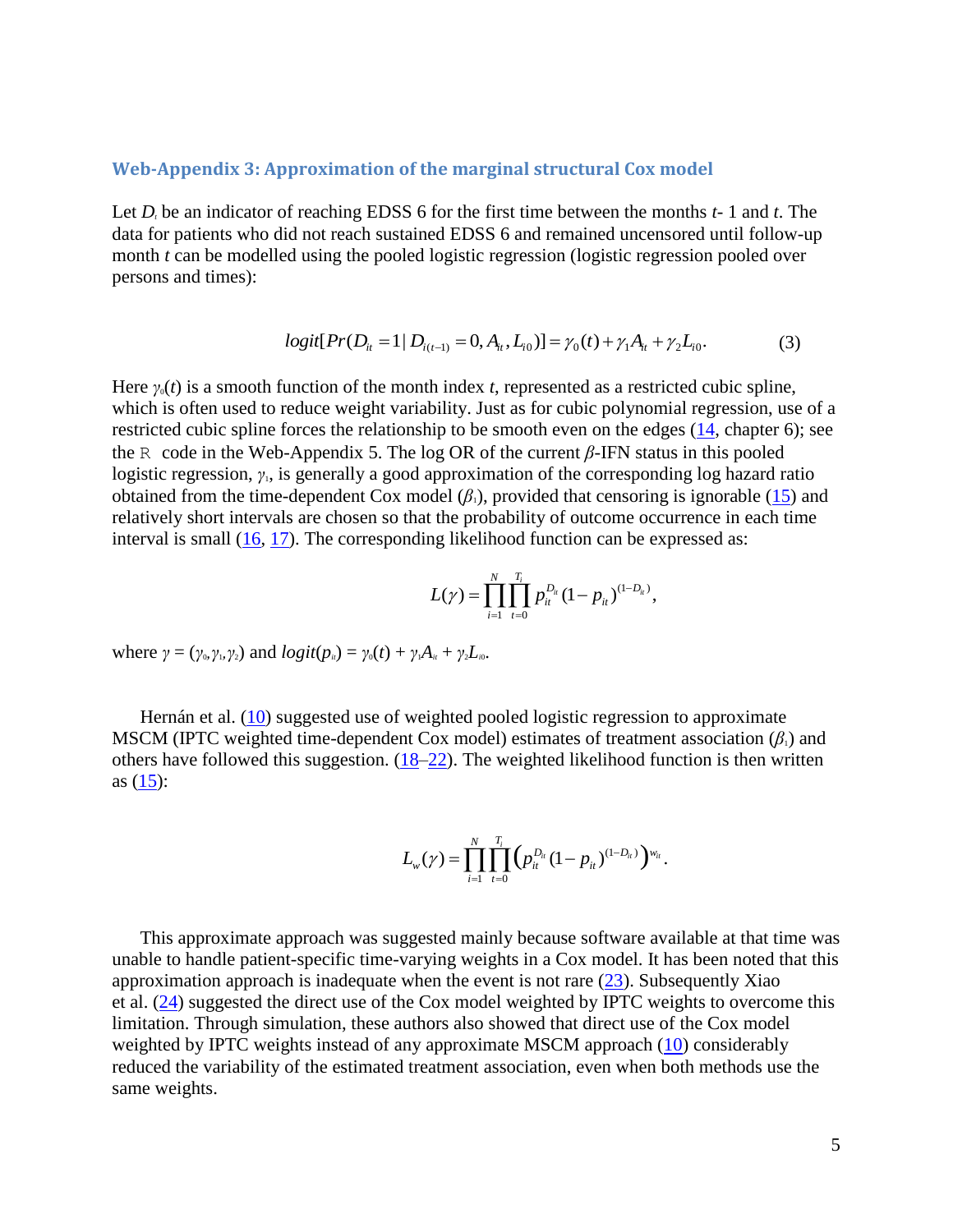#### **Web-Appendix 4: Weight models**

The stabilized IPT weights for patient *i* at month *t* are expressed as:

$$
sw_{ii}^T = \prod_{j=0}^t \frac{pr(A_{ij} = a_{ij} | \overline{A}_{i(j-1)} = \overline{a}_{i(j-1)}, L_{i0} = l_{i0})}{pr(A_{ij} = a_{ij} | \overline{A}_{i(j-1)} = \overline{a}_{i(j-1)}, L_{i0} = l_{i0}, \overline{L}_{ij} = \overline{l_{ij}})}.
$$
(4)

The probability appearing in the numerator of *sw<sup>T</sup>* is modeled using a pooled logistic model as follows:

$$
logit[pr(A_{ij} | \overline{A}_{(j-1)}, L_{i0})] = \alpha_0(j) + \alpha_1 A_{i(j-1)} + \alpha_2 L_{i0},
$$
\n(5)

where treatment status at the previous time interval  $(A_{j+1}; A_{j+1} = 0$  for all patients), the baseline covariates  $(L_0; \text{ in our application}, \text{EDSS}, \text{age}, \text{disease duration}, \text{sex})$  and a restricted cubic spline of the follow-up month index are included as predictors. These covariates, as well as the timevarying confounder cumulative relapse  $(L_{ij})$  and its interaction with prior treatment status are<br>included in the denominator model:<br> $logit[pr(A_{ij} | \overline{A}_{i(j-1)}, L_{i0}, \overline{L}_{ij})] = \alpha_0(j) + \alpha_1 A_{i(j-1)} + \alpha_2 L_{i0} + \alpha_3 L_{ij} + \alpha_{13} A_{i(j-1)} L_{$ included in the denominator model:

$$
logit[pr(A_{ij} | \overline{A}_{i(j-1)}, L_{i0}, \overline{L}_{ij})] = \alpha_0(j) + \alpha_1 A_{i(j-1)} + \alpha_2 L_{i0} + \alpha_3 L_{ij} + \alpha_{13} A_{i(j-1)} L_{ij}.
$$
 (6)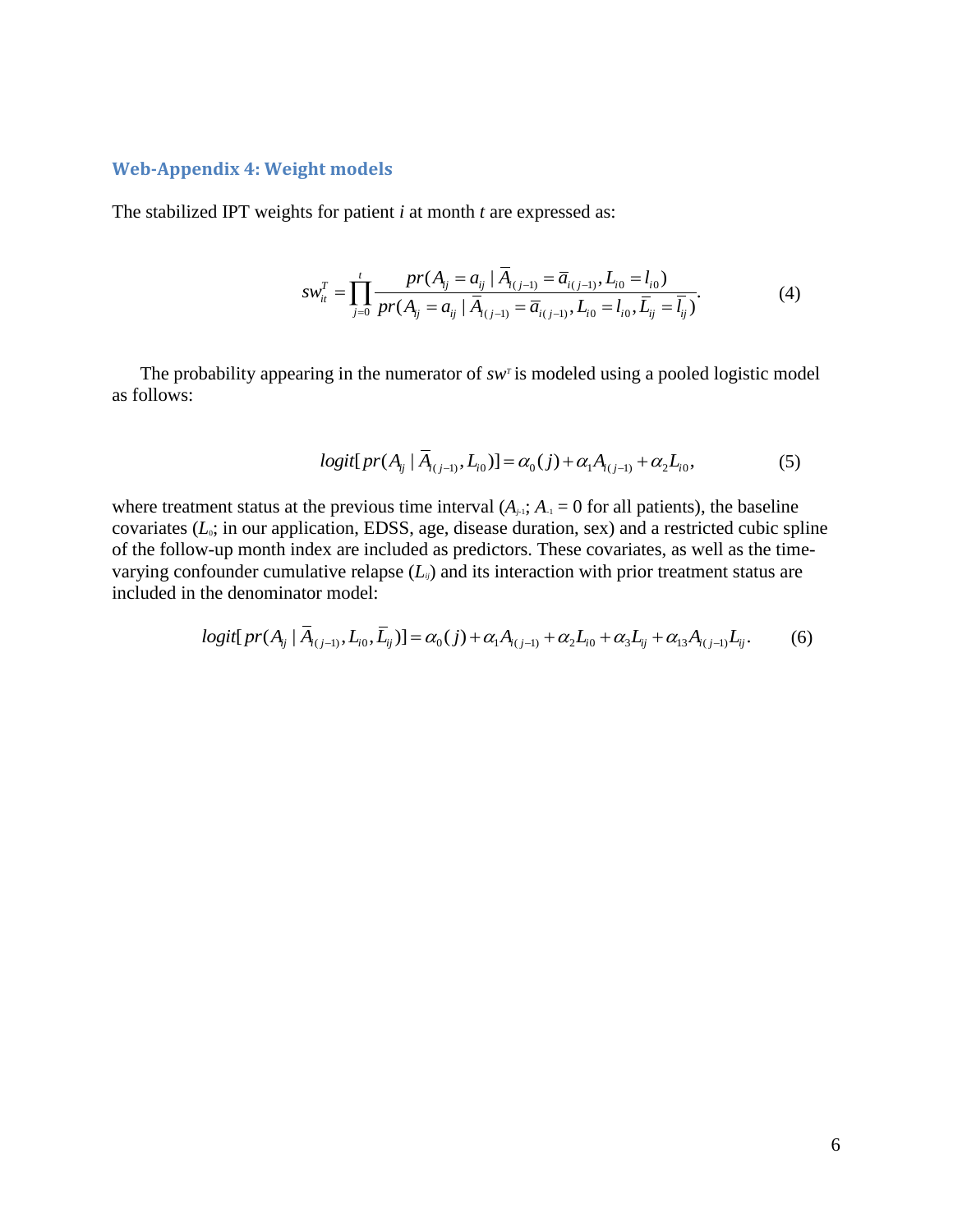The output of this fit is reported in Web-Table 1.

|                                                 | Estimate z-value |          | p-value           |
|-------------------------------------------------|------------------|----------|-------------------|
| $\beta$ -IFN <sub>i-1</sub>                     | 9.78             |          | 102.92 < 0.001    |
| EDSS <sup>a</sup>                               | 0.12             | 4.31     | ${}_{< 0.001}$    |
| $Age^{a,b}$                                     | $-0.07$          | $-1.70$  | 0.09              |
| Disease duration <sup>a,b</sup>                 | $-0.17$          |          | $-3.17 \le 0.001$ |
| $Sex^a$                                         | $-0.07$          | $-0.96$  | 0.34              |
| Cumulative relapse                              | 0.34             | 7.70     | ${}_{< 0.001}$    |
| Cumulative relapse: $\beta$ -IFN <sub>i-1</sub> | $-0.55$          | $-10.83$ | < 0.001           |

**Web-Table 1:** Estimated coefficients from the treatment model (denominator of  $sw_i^T$ ) for patients with relapsing-onset multiple sclerosis (MS), British Columbia, Canada (1995-2008)

EDSS, expanded disability status scale.

\* Time index is also fitted with restricted cubic spline, but the corresponding coefficients are not reported in the table.

<sup>a</sup> Baseline covariates  $(L_0)$ .

**b** Expressed in decades.

The predicted value from the (denominator) model (.6) yields the estimated probability of the patient's treatment status in that month *t*. Since the exposure status may vary from one time point to another, first we estimate the probability of the observed treatment status at each time point, and then obtain the probability of the observed exposure sequence of a given patient by multiplying the corresponding probabilities. The numerator of  $sw<sub>i</sub>$  is estimated in a similar fashion from model (.5), where  $L_{ii}$  is not included as a predictor. Dividing the numerator model probabilities of the patient's observed treatment status  $a_i$  (either 0 or 1) by the corresponding denominator model probabilities yields the estimated IPT weights  $sw_i^T$  that account for the confounding due to  $L_i$ , given the required assumptions are met.

To estimate the IPTC weights  $sw_i = sw_i^r \times sw_i^c$ , the inverse probability of censoring (IPC) weights  $sw_i^c$  are estimated in the same fashion. In order to produce the normalized IPTC weights *sw*(*n*) , each weight *sw* is divided by its risk set's mean weight.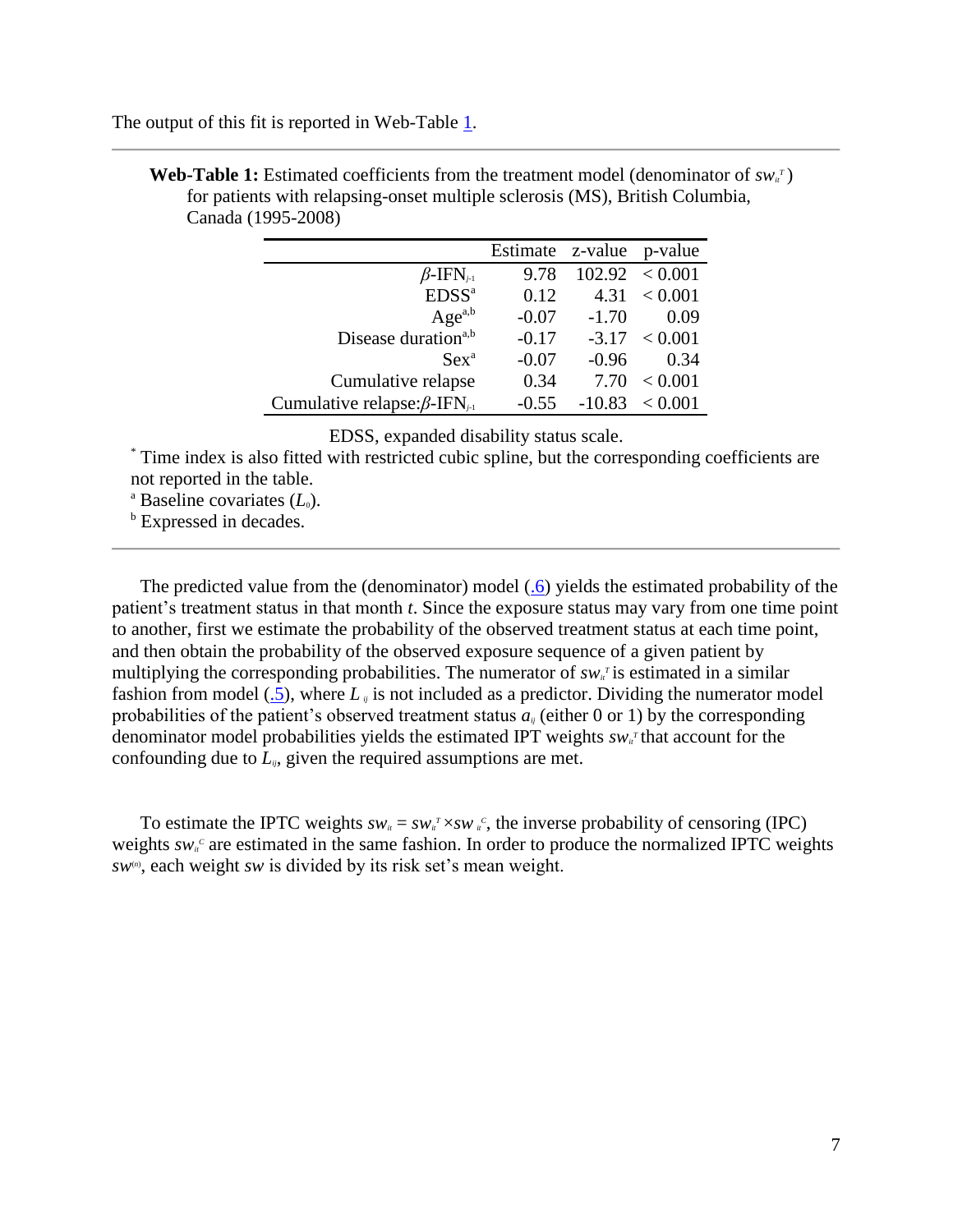## **Web-Appendix 5: MSCM fitting in R**

For time-dependent survival analysis, all person-time observations are pooled to make an augmented dataset. Short intervals, such as months, are chosen so that the most recently observed changes of the time-varying variables can be updated in a new row in the dataset to reflect the patient's time-varying status with respect to covariates, censoring and response. In the longitudinal analysis literature, this is referred to as the 'long' format.

Guidelines regarding IPTC weight calculations in R are available in the literature  $(21)$ . These IPTC weights can be viewed as a generalization of the Horvitz-Thompson estimator (25– 27). Recently, due to the availability of packages for the analysis of complex surveys in standard software (SAS, Stata and R), it is possible to fit the time-dependent IPTC weighted Cox model directly or via approximation, say, using the weighted pooled logistic model. In all the model choices, reliable SEs can be obtained from a reasonable number of patient-specific bootstrap samples.

- Most MSCM analyses in the literature use weighted pooled logistic regression to approximate the IPTC weighted Cox model fit. In R, performing weighted pooled logistic regression using the  $q \ln$  function from the base package (with  $\log$  link) is straightforward  $(21)$ .
- Similarly, the svyglm function from the survey package can be used to implement the (weighted) pooled logistic model (26).
- With data organized in person-month format, to perform survival analysis using the weighted Cox model, we used the Andersen-Gill's counting process approach as implemented in the svycoxph function from the R package survey  $(28)$  with the weights option. Approximation via complementary-log-log and Poisson models can also be implemented using the same package. A sample code follows:

```
require(survey) 
require(rms) 
(weighted.design<-svydesign(id=~ID, data=long.format, 
  weight=~normalized.stabilized.weight)) 
svycoxph(Surv(start, stop, event) \sim drug + covariate.list,
   design=weighted.design) 
svyglm(event ~ drug ~+ rcs(Time) ~+ covariate. list, family=binomial(link=log), design=weighted.design) 
svyglm(event ~ drug ~t rcs(Time) ~t covariate. list, family=binomial(link=cloglog), design=weighted.design) 
svyglm(event ~ offset(log(top-start)) + drug + rcs(Time) + covariate.list, family=poisson(), design=weighted.design
\lambda
```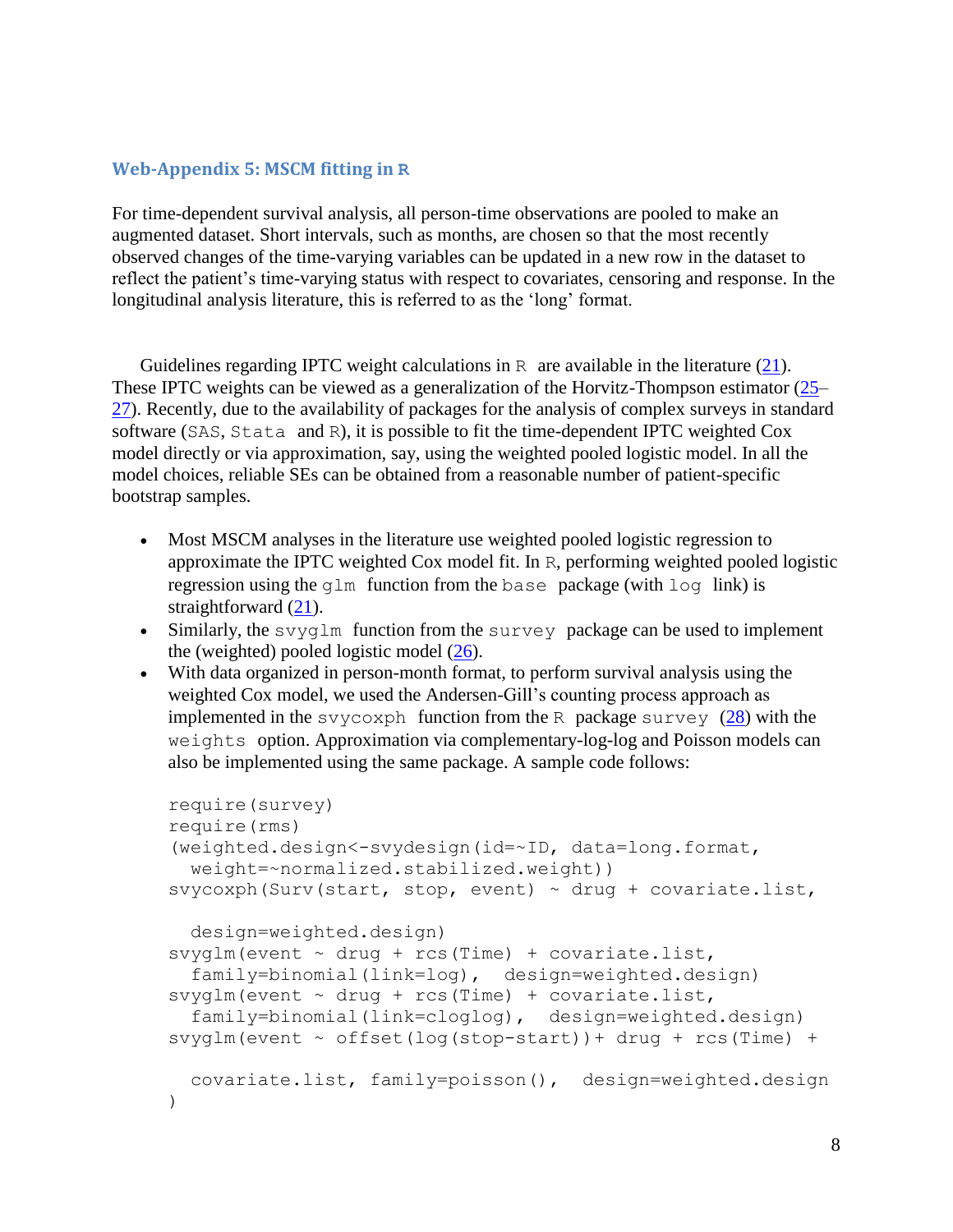• Alternatively, the coxph function from the survival package  $(29)$  can be used to fit the weighted Cox model (24). To handle correlated observations, the cluster option must be specified to identify the person-month observations from the same patient. Robust SEs are obtained by specifying the option  $\text{robust} = \text{TRUE}$ .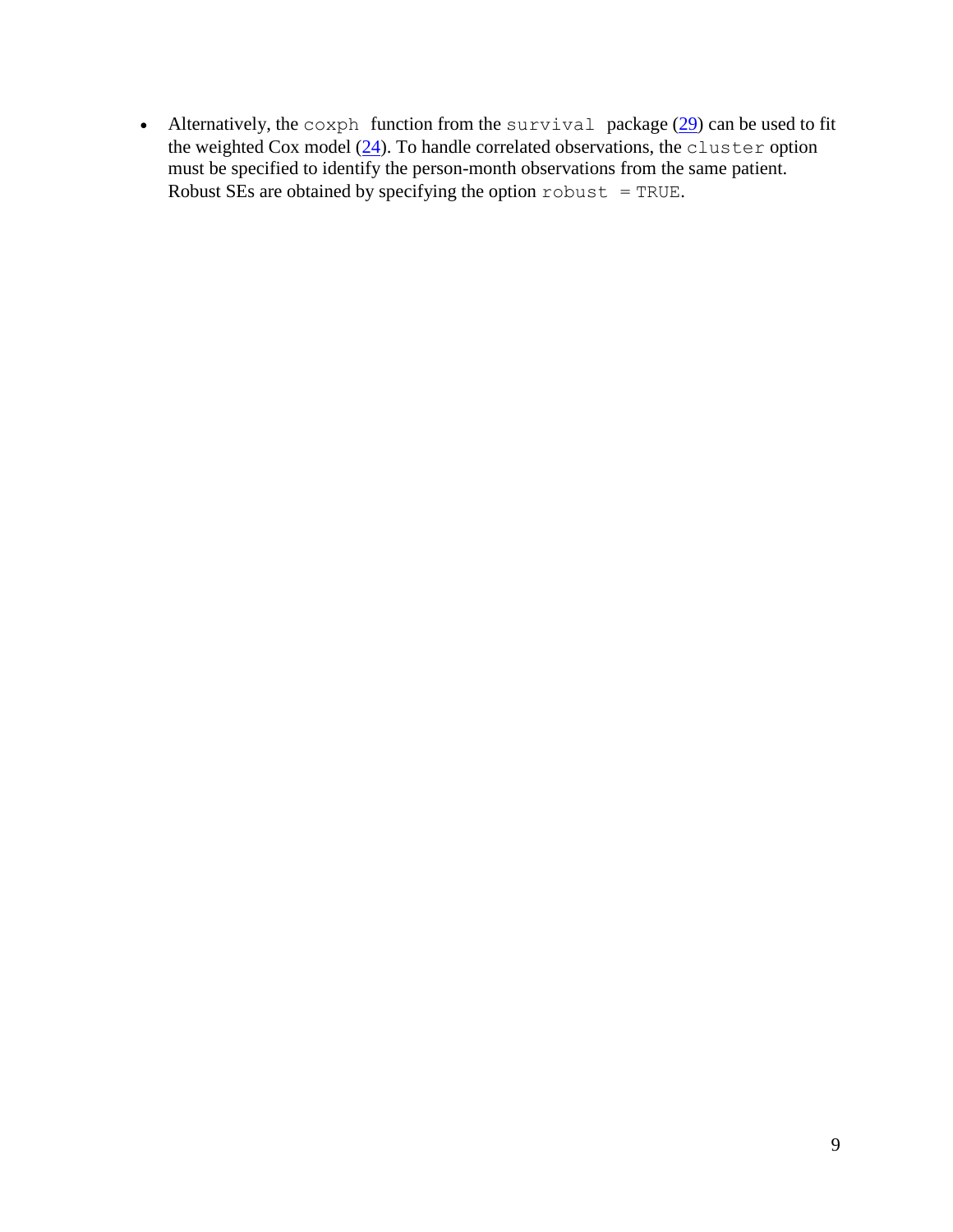# **Web-Appendix 6: Exclusion criteria and summary of selected cohorts**

In total, 2,671 patients met the eligibility criteria to receive *β*-IFN treatment between July 1995 and December 2004 (31). Of these, patients who were exposed to a non– *β*-IFNimmunomodulatory drug, a cytotoxic immunosuppressant for MS (n=172), or an MS clinical trial (n=21) prior to baseline were excluded from the analysis. If the exposure occurred after baseline, data were censored at at the start of the exposure of the non-*β*-IFN treatment. Other exclusion criteria included unknown MS onset date (n=10), insufficient EDSS measurements  $(n=436)$ , reaching of the outcome  $(n=218)$  or the secondary progressive stage before the eligibility date (n=217). Some patients met multiple exclusion criteria.

As a result, 1,697 patients were selected. A summary of their characteristics are reported in Web-Table 6.

| $\frac{1}{2}$                         |                                     |                                     |  |
|---------------------------------------|-------------------------------------|-------------------------------------|--|
| Characteristics                       | $\beta$ -IFN exposed patients       | $\beta$ -IFN unexposed patients     |  |
| Frequency                             | 868                                 | 829                                 |  |
| Women, $n$ $(\%)$                     | 660 (76.0)                          | 637 (76.8)                          |  |
| Disease duration (at baseline)        | $5.8^{\text{a}} (6.6^{\text{b}})$   | $8.3^{\text{a}} (8.5^{\text{b}})$   |  |
| Age (at baseline)                     | $38.1^{\text{a}} (9.2^{\text{b}})$  | $41.3^{\circ} (10.0^{\circ})$       |  |
| EDSS score (at baseline)              | $2.0^{\circ}$ (0-6.5 <sup>d</sup> ) | $2.0^{\circ}$ (0-6.5 <sup>d</sup> ) |  |
| Relapse rate / year (over the 2)      | $0.5^{\circ}$ (0-1.2 <sup>e</sup> ) | $0.5^{\circ}$ (0-1.0°)              |  |
| years prior to baseline)              |                                     |                                     |  |
| Person-years exposed to $\beta$ -     | 2,530                               |                                     |  |
| <b>IFN</b> treatment                  |                                     |                                     |  |
| Person-years not exposed to $\beta$ - | 1,400                               | 2,960                               |  |
| <b>IFN</b> treatment                  |                                     |                                     |  |

**Web-Table 2: C**haracteristics of the selected cohort of patients with relapsing-onset multiple sclerosis (MS), British Columbia, Canada (1995-2008).

EDSS, expanded disability status scale.

<sup>a</sup> Mean

<sup>b</sup> Standard Deviation

<sup>c</sup>Median

<sup>d</sup> Range

e IQR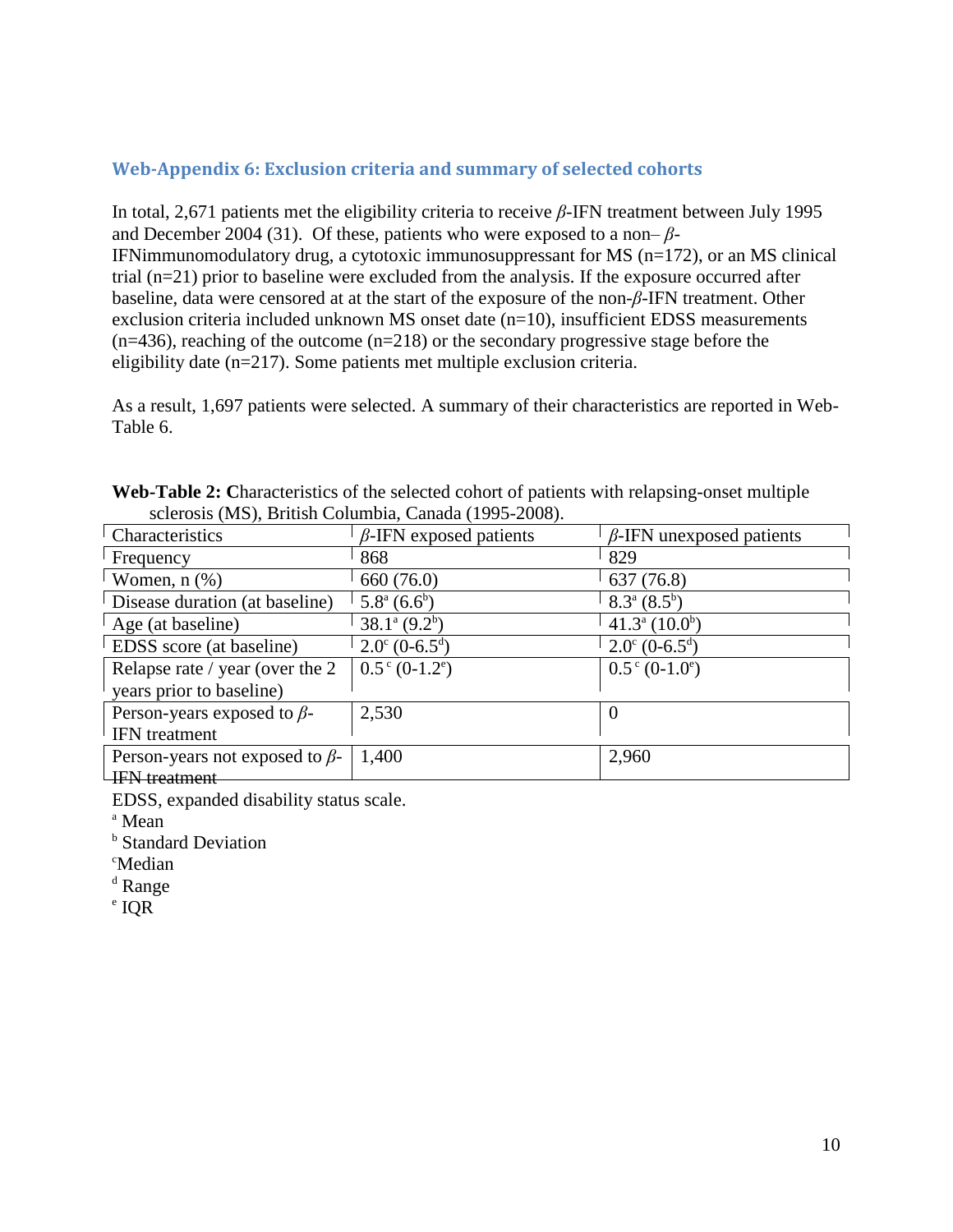## **Web-Appendix 7: Sensitivity analysis: impact of weight trimming**

If the weights contain extreme values, one should be concerned about the positivity assumption. The MSCM approach is built on the counterfactual framework and it is necessary to assume patients could choose treatment exposure or non-exposure at any time point. If a group of patients with similar covariate history rarely or never receive treatment, then the estimated probability of being treated would be close to zero. Conversely, if a group of patients with similar covariate history almost always or always receive treatment, then the estimated probability of being treated would be close to one. Then the corresponding fitted probability will be close to zero or one resulting in a very large or small inverse probability weight respectively. This may produce unstable estimates from the MSCM.

As a sensitivity analysis, one could restrict the analysis to the subset of patients that have a probability of treatment and censoring that is reasonably removed from 0 and 1 at every time point. This procedure is known as trimming (30). As with truncation of the weights, systematically excluding such patients may produce a biased estimate. Also, the interpretation may lack generalizability due to this restriction. However, since the patients with extreme weights are removed, a relatively stable point estimate with a smaller CI would be expected.

After estimating the fitted probabilities from the weight models, if the probabilities are such that a few person-time observations are contributing too much in the pseudo-population, this may make the estimate of the causal association unstable. In our sensitivity analysis, we removed the patients with at least one fitted value either greater than 0*.*95 or less than 0*.*05 (represented more than 20 times in the pseudo-population). This left 1,603 patients, with 133 reaching the outcome. MSCM using  $sw^{\omega}$  led to a HR estimate of 1.33 with a 95% bootstrap CI of 0.94 - 1.89. The conclusion regarding the treatment association between *β*-IFN and time to sustained EDSS 6 from these results remained the same.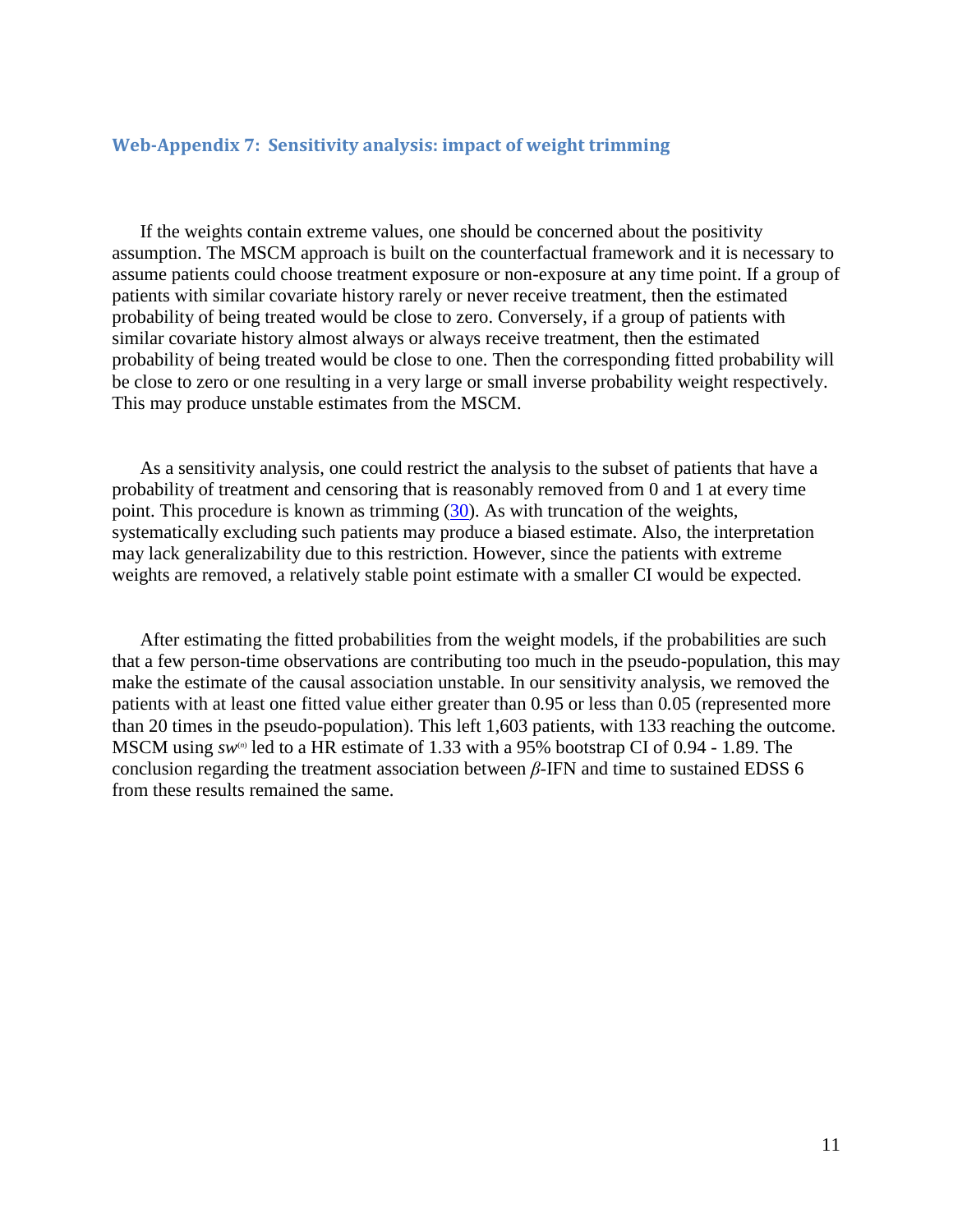### **Web-Appendix 8: Sensitivity analysis: impact of more restrictive eligibility criteria**

As another sensitivity analysis, a more restricted study sample was selected by defining active disease (two or more documented relapses during the two years prior to baseline) as part of the eligibility criteria, while also including all the previous criteria. This left 747 patients in the study with 3028 person-years of follow-up and 1460 person-years of *β*-IFN exposure. Only 52 of these patients reached the irreversible disease outcome.

The model fit is reported in Web-Table 2. The regression coefficients and HR estimates were qualitatively similar to those reported in Table 2. The CIs from this restricted dataset were wider due to the smaller sample size. Still, the conclusion regarding the treatment association between *β*-IFN and time to sustained EDSS 6 remained the same as before.

**Web-Table 3:** The marginal structural Cox model (MSCM) fit with the normalized stabilized IPTC weights  $sw^{(n)}$  for time to sustained EDSS 6 to estimate the causal association between *β*-IFN treatment for patients with relapsing-onset multiple sclerosis (MS), British Columbia, Canada (1995-2008) selected by more restrictive eligibility criteria. The model was also adjusted for baseline covariates EDSS, age, disease duration and sex.

| Covariate                     | Estimate <sup>a</sup> HR $b$ |      | 95% CI $\degree$           |
|-------------------------------|------------------------------|------|----------------------------|
| $\beta$ -IFN                  | 0.18                         | 1.19 | $0.68 - 2.11$              |
| <b>EDSS</b>                   | 0.40                         | 1.48 | $1.24 - 1.77$ <sup>d</sup> |
| Disease duration <sup>e</sup> | $-0.14$                      |      | $0.87$ $0.55 - 1.37$       |
| Age <sup>e</sup>              | 0.45                         | 1.57 | $1.14 - 2.18^d$            |
| Sex <sup>f</sup>              | $-0.33$                      | 0.72 | $0.38 - 1.35$              |

HR, Hazard ratio; CI, confidence interval; EDSS, expanded disability status scale. <sup>a</sup> Estimated log HR: negative value is indicative of a beneficial association and positive value is indicative of a harmful association.

 $\rm{^b}$  HR, indicating the instantaneous risk of reaching sustained and confirmed EDSS 6.

<sup>c</sup> Based on 500 nonparametric bootstrap sample estimates.

<sup>d</sup> 95% CI that does not include 1.

<sup>e</sup> Expressed in decades.

<sup>f</sup> Reference level: Male.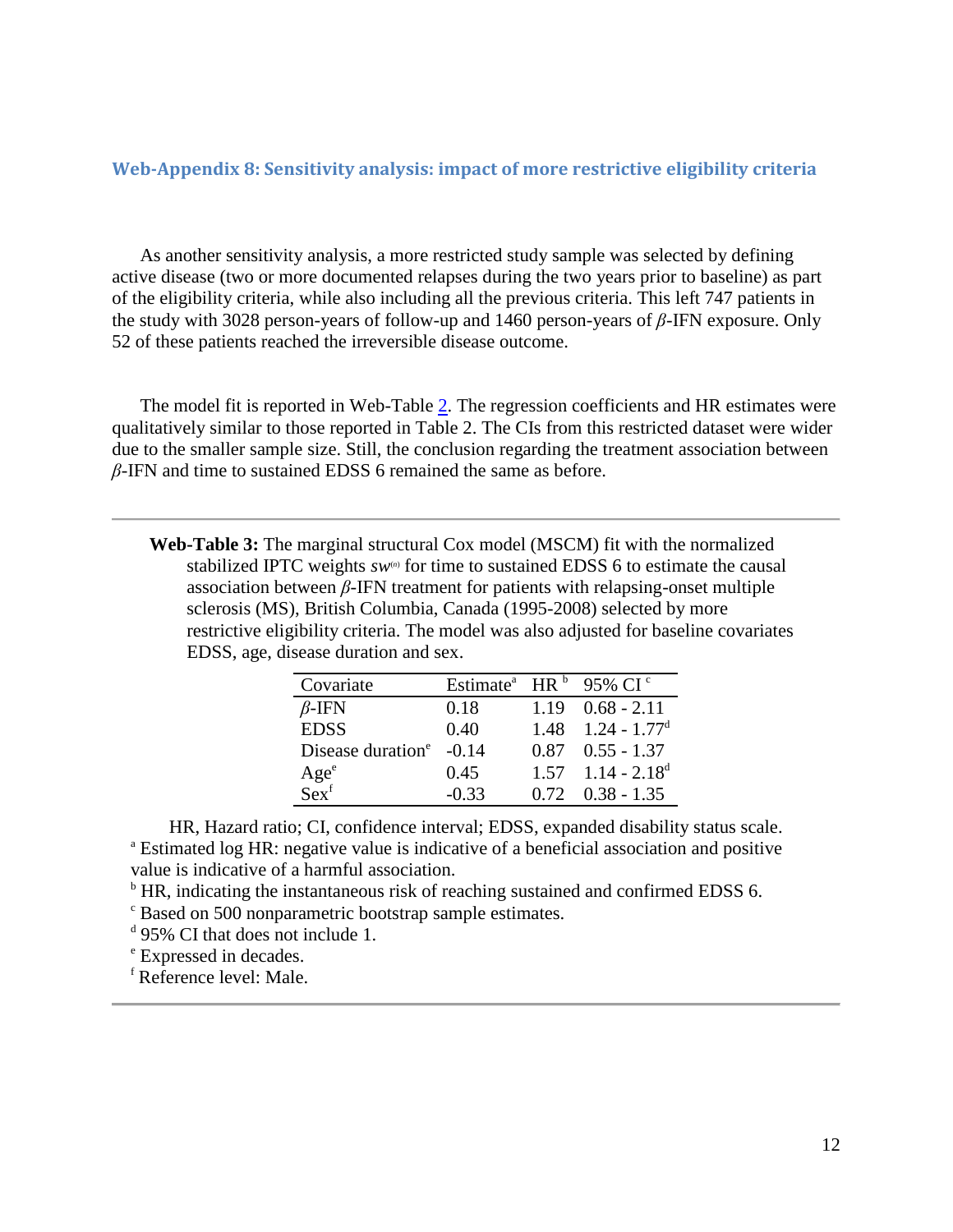## **Web-Appendix 9: Sensitivity analysis: impact of the cumulative exposure to** *β***-IFN**

We also assessed the impact of the cumulative exposure to *β*-IFN (proportion of months exposed) over the last two years on time to sustained EDSS 6. The model fit is reported in Web-Table  $\overline{3}$ . This analysis also failed to detect a significant association between the cumulative exposure to *β*-IFN and the hazard of reaching sustained EDSS 6. A similar finding was observed when the cumulative exposure was restricted to the past year only (data not shown).

**Web-Table 4:** The marginal structural Cox model (MSCM) fit with the normalized stabilized IPTC weights  $sw^{(n)}$  for time to sustained EDSS 6 to estimate the causal association of cumulative exposure to  $\beta$ -IFN over the last two years for patients with relapsing-onset multiple sclerosis (MS), British Columbia, Canada (1995- 2008). The model was also adjusted for baseline covariates EDSS, age, disease duration and sex.

| Covariate                            | Estimate | HR <sup>b</sup> | 95% CI <sup>c</sup>        |
|--------------------------------------|----------|-----------------|----------------------------|
| Cumulative $\beta$ -IFN <sup>a</sup> | 0.53     | 1.70            | $0.64 - 4.53$              |
| <b>EDSS</b>                          | 0.54     | 1.71            | $1.53 - 1.91$ <sup>d</sup> |
| Disease duration <sup>e</sup>        | $-0.20$  | 0.82            | $0.66 - 1.10$              |
| Age <sup>e</sup>                     | 0.30     | 1.34            | $1.10 - 1.63$ <sup>d</sup> |
| Sex <sup>f</sup>                     | $-0.23$  | በ 79            | $0.55 - 1.15$              |

HR, Hazard ratio; CI, confidence interval; EDSS, expanded disability status scale. <sup>a</sup> Expressed as proportion of months exposed over last two years.

<sup>b</sup> HR, indicating the instantaneous risk of reaching sustained and confirmed EDSS 6.

<sup>c</sup> Based on 500 nonparametric bootstrap sample estimates.

<sup>d</sup> 95% CI that does not include 1.

<sup>e</sup> Expressed in decades.

<sup>f</sup> Reference level: Male.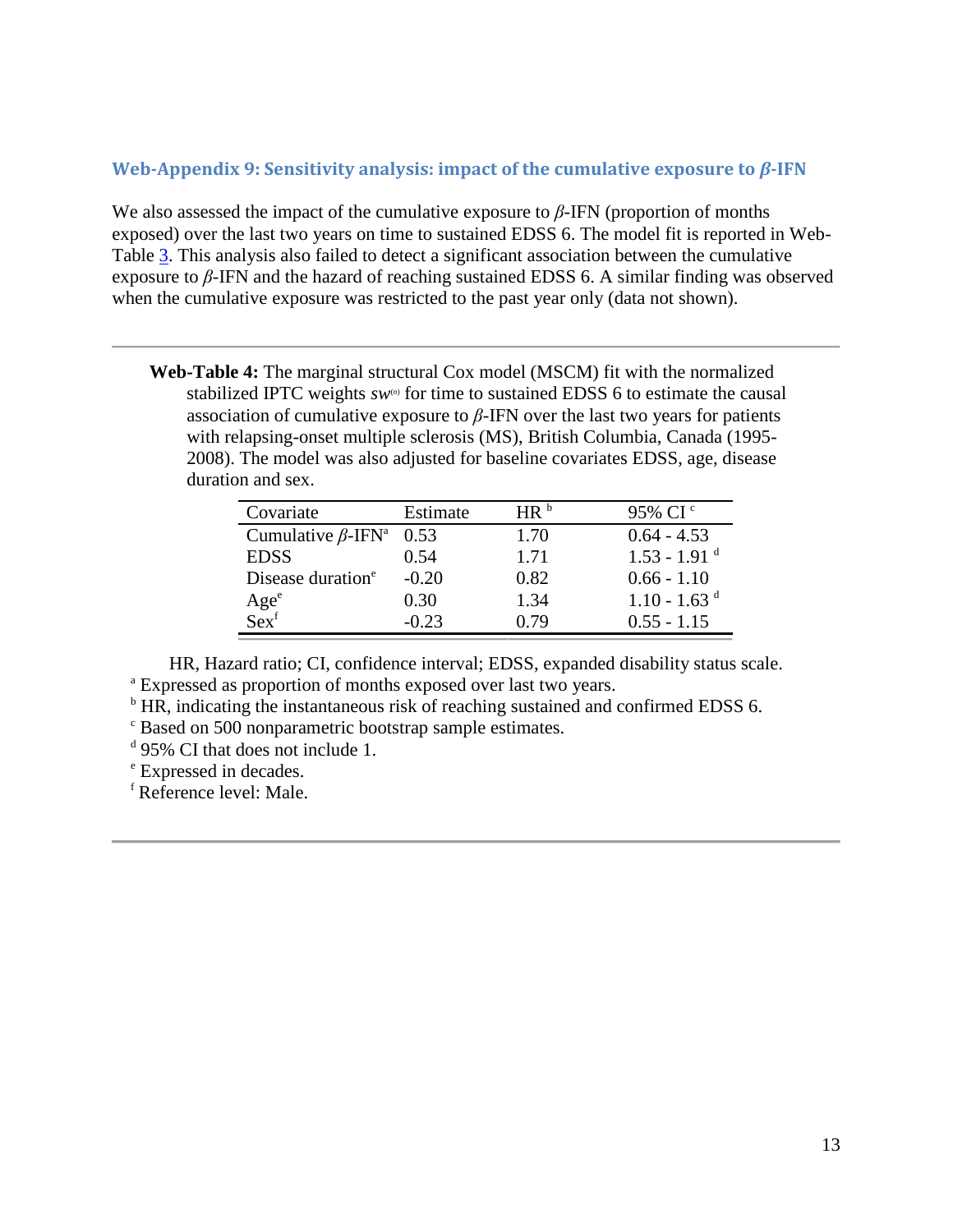# **Web-Appendix 10: Sensitivity analysis: impact of the cumulative number of relapses in the last year**

We also assessed the impact of the exposure to *β*-IFN on time to sustained EDSS 6 while considering the cumulative number of relapses in the last year (instead of the last two years) as the time-varying confounder. The model fit is reported in Web-Table 5. This analysis also failed to detect a significant association between the exposure to *β*-IFN and the hazard of reaching sustained EDSS 6.

**Web-Table 5:** The marginal structural Cox model (MSCM) fit with the normalized stabilized IPTC weights  $sw^{(n)}$  for time to sustained EDSS 6 to estimate the causal association of exposure to  $\beta$ -IFN for patients with relapsing-onset multiple sclerosis (MS), British Columbia, Canada (1995-2008) while considering the cumulative number of relapses in the last year as the time-varying confounder. The model was also adjusted for baseline covariates EDSS, age, disease duration and sex.

| Covariate                     | Estimate | $HR^a$ | 95% CI <sup>b</sup>        |
|-------------------------------|----------|--------|----------------------------|
| $\beta$ -IFN                  | 0.31     | 1.36   | $0.96 - 1.92$              |
| <b>EDSS</b>                   | 0.54     | 1.72   | $1.54 - 1.92$ <sup>c</sup> |
| Disease duration <sup>d</sup> | $-0.18$  | 0.82   | $0.66 - 1.04$              |
| Age <sup>d</sup>              | 0.28     | 1.32   | $1.10 - 1.60$ <sup>c</sup> |
| $Sex^e$                       | $-0.22$  | 0.80   | $0.55 - 1.16$              |

HR, Hazard ratio; CI, confidence interval; EDSS, expanded disability status scale. <sup>a</sup> HR, indicating the instantaneous risk of reaching sustained and confirmed EDSS 6.

**b** Based on 500 nonparametric bootstrap sample estimates.

c 95% CI that does not include 1.

<sup>d</sup> Expressed in decades.

<sup>e</sup> Reference level: Male.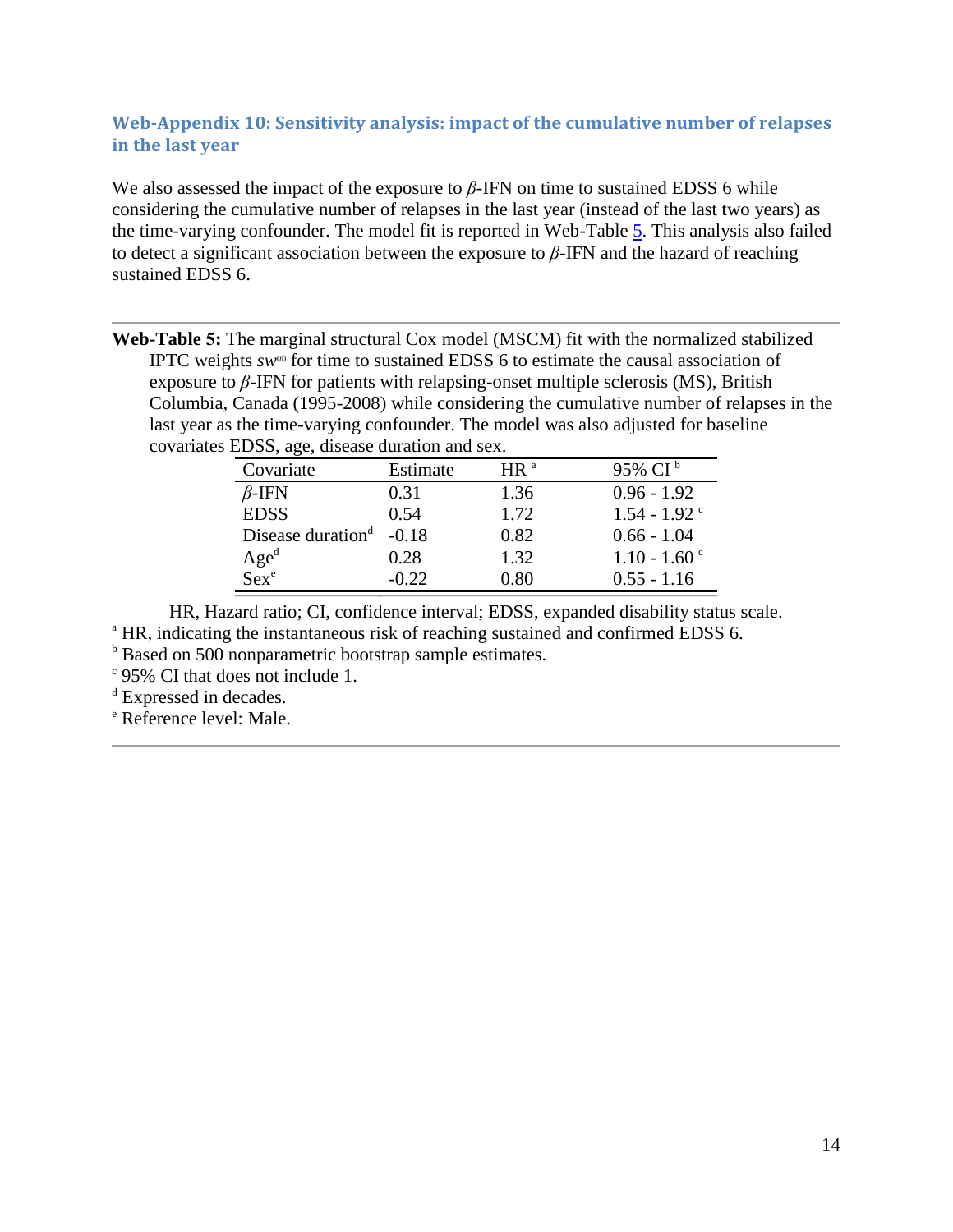#### **WEB-REFERENCES**

- [1] INFB Multiple Sclerosis Study Group. Interferon beta-1b is effective in relapsing-remitting multiple sclerosis. I. Clinical results of a multicenter, randomized, double-blind, placebocontrolled trial. *Neurology*, 43(4):655–661, 1993.
- [2] Jacobs L.D., Cookfair D.L., Rudick R.A., Herndon R.M., Richert J.R., Salazar A.M., Fischer J.S., Goodkin D.E., Granger C.V., Simon J.H., et al. Intramuscular interferon beta-1a for disease progression in relapsing multiple sclerosis. *Annals of Neurology*, 39(3):285– 294, 1996.
- [3] Simon JH, Jacobs LD, Campion M., Wende K., Simonian N., Cookfair DL, Rudick R., Herndon R., Richert J., Salazar A., et al. The Multiple Sclerosis Collaborative Research Group. Magnetic resonance studies of intramuscular interferon beta-1a for relapsing multiple sclerosis. *Annals of Neurology*, 43(1):79–87, 1998.
- [4] Ebers, G.C. and PRISMS (Prevention of Relapses and Disability by Interferon beta-1a Subcutaneously in Multiple Sclerosis) study group. Randomised double-blind placebocontrolled study of interferon beta-1a in relapsing/remitting multiple sclerosis. *The Lancet*, 352(9139):1498–1504, 1998.
- [5] Freedman M. and the OWIMS Study Group. Evidence of interferon beta-1a dose response in relapsing–remitting MS: the OWIMS Study. *Neurology*, 53(4): 679–686, 1999.
- [6] Tremlett H., Zhao Y., Joseph J., and Devonshire V. Relapses in multiple sclerosis are ageand time-dependent. *Journal of Neurology, Neurosurgery & Psychiatry*, 79(12):1368–1374, 2008.
- [7] Tremlett H., Yousefi M., Devonshire V., Rieckmann P., and Zhao Y. Impact of multiple sclerosis relapses on progression diminishes with time. *Neurology*, 73(20):1616–1623, 2009.
- [8] Coles A. Multiple sclerosis: The bare essentials. *Neurology in Practice*, 9(2): 118–126, 2009.
- [9] Gill R.D. Understanding Cox's regression model: a martingale approach. *Journal of the American Statistical Association*, 79(386):441–447, 1984.
- [10] Hernán M.Á., Brumback B., and Robins J.M. Marginal structural models to estimate the causal effect of zidovudine on the survival of HIV-positive men. *Epidemiology*, 11(5):561– 570, 2000.
- [11] Therneau T.M. Extending the Cox Model. Technical report, Section of Biostatistics, Mayo Clinic, Rochester, 1998. URL http://mayoresearch.mayo.edu/mayo/research/biostat/upload/58.pdf.
- [12] Cole S.R., Hudgens M.G., Tien P.C., Anastos K., Kingsley L., Chmiel J.S., and Jacobson L.P. Marginal structural models for case-cohort study designs to estimate the association of antiretroviral therapy initiation with incident AIDS or death. *American Journal of Epidemiology*, 175(5):381–390, 2012.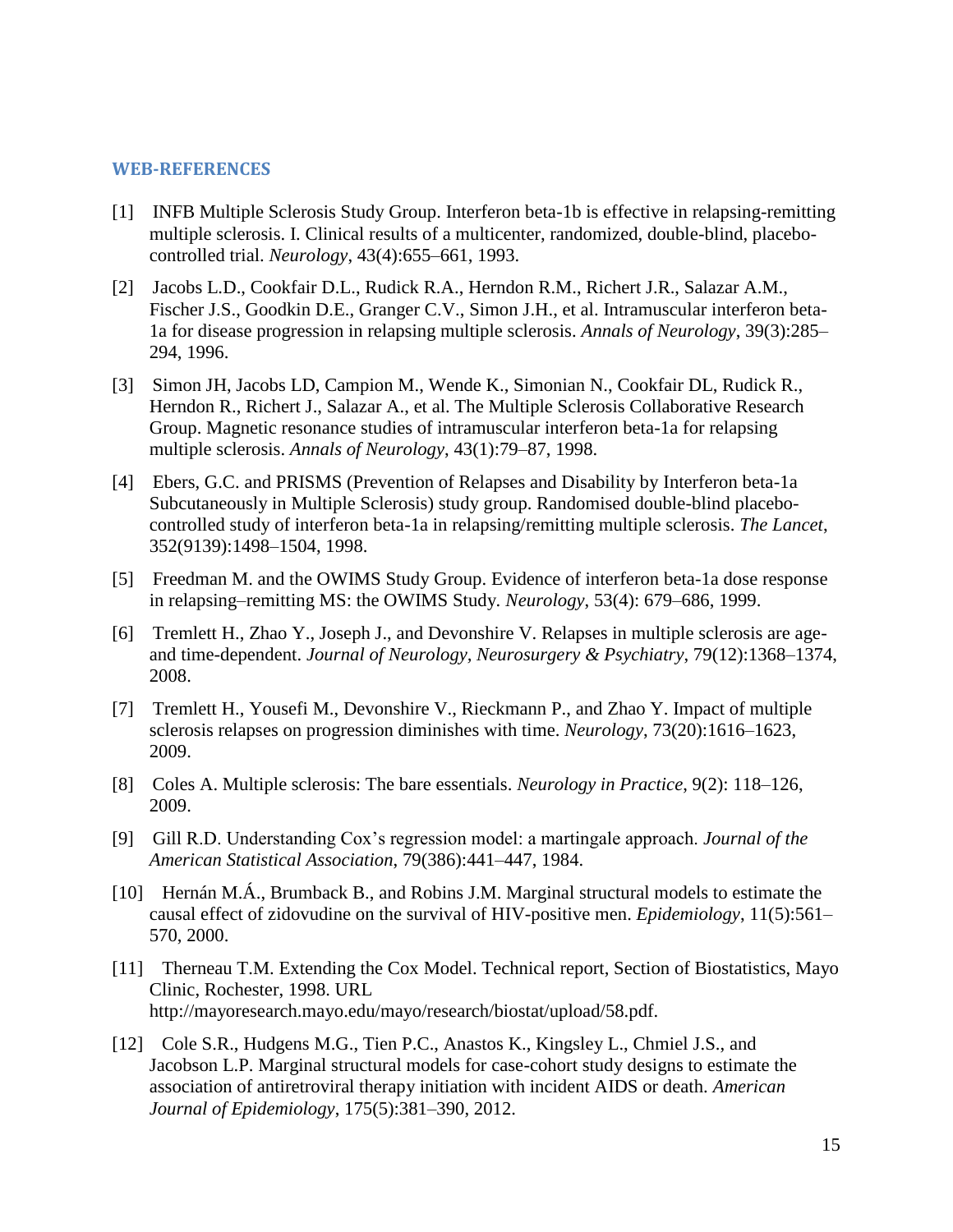- [13] Howe C.J., Cole S.R., Mehta S.H., and Kirk G.D. Estimating the effects of multiple timevarying exposures using joint marginal structural models: alcohol consumption, injection drug use, and HIV acquisition. *Epidemiology*, 23(4): 574–582, 2012.
- [14] Harrell F.E. *Regression Modeling Strategies: with Applications to Linear Models, Logistic Regression, and Survival Analysis*. Springer, 2001.
- [15] Cole S.R., Jacobson L.P., Tien P.C., Kingsley L., Chmiel J.S., and Anastos K. Using marginal structural measurement-error models to estimate the long-term effect of antiretroviral therapy on incident AIDS or death. *American Journal of Epidemiology*, 171(1):113–122, 2010.
- [16] Thompson Jr W.A. On the treatment of grouped observations in life studies. *Biometrics*, 33(3):463–470, 1977.
- [17] D'Agostino R.B., Lee M.L., Belanger A.J., Cupples L.A., Anderson K., and Kannel W.B. Relation of pooled logistic regression to time dependent Cox regression analysis: the Framingham Heart Study. *Statistics in Medicine*, 9(12): 1501–1515, 1990.
- [18] Choi H.K., Hernán M.A., Seeger J.D., Robins J.M., and Wolfe F. Methotrexate and mortality in patients with rheumatoid arthritis: a prospective study. *The Lancet*, 359(9313):1173–1177, 2002.
- [19] Cole S.R., Hernán M.A., Robins J.M., Anastos K., Chmiel J., Detels R., Ervin C., Feldman J., Greenblatt R., Kingsley L., Lai S., Young M., Cohen M., and Muñoz A. Effect of highly active antiretroviral therapy on time to acquired immunodeficiency syndrome or death using marginal structural models. *American Journal of Epidemiology*, 158(7): 687– 694, 2003.
- [20] Fewell Z., Hernán M.A., Wolfe F., Tilling K., Choi H., and Sterne JA. Controlling for time-dependent confounding using marginal structural models. *Stata Journal*, 4(4):402– 420, 2004.
- [21] Bryan J., Yu Z., and van der Laan M.J. Analysis of longitudinal marginal structural models. *Biostatistics*, 5(3):361–380, 2004.
- [22] Sterne J.A.C., Hernán M.A., Ledergerber B., Tilling K., Weber R., Sendi P., Rickenbach M., Robins J.M., and Egger M. Long-term effectiveness of potent antiretroviral therapy in preventing AIDS and death: a prospective cohort study. *The Lancet*, 366(9483):378–384, 2005.
- [23] Young J.G., Hernán M.A., Picciotto S., and Robins J.M. Relation between three classes of structural models for the effect of a time-varying exposure on survival. *Lifetime Data Analysis*, 16(1):71–84, 2010.
- [24] Xiao Y., Abrahamowicz M., and Moodie E.E.M. Accuracy of conventional and marginal structural Cox model estimators: A simulation study. *The International Journal of Biostatistics*, 6(2):1–28, 2010.
- [25] Horvitz D.G. and Thompson D.J. A generalization of sampling without replacement from a finite universe. *Journal of the American Statistical Association*, 47(260):663–685, 1952.